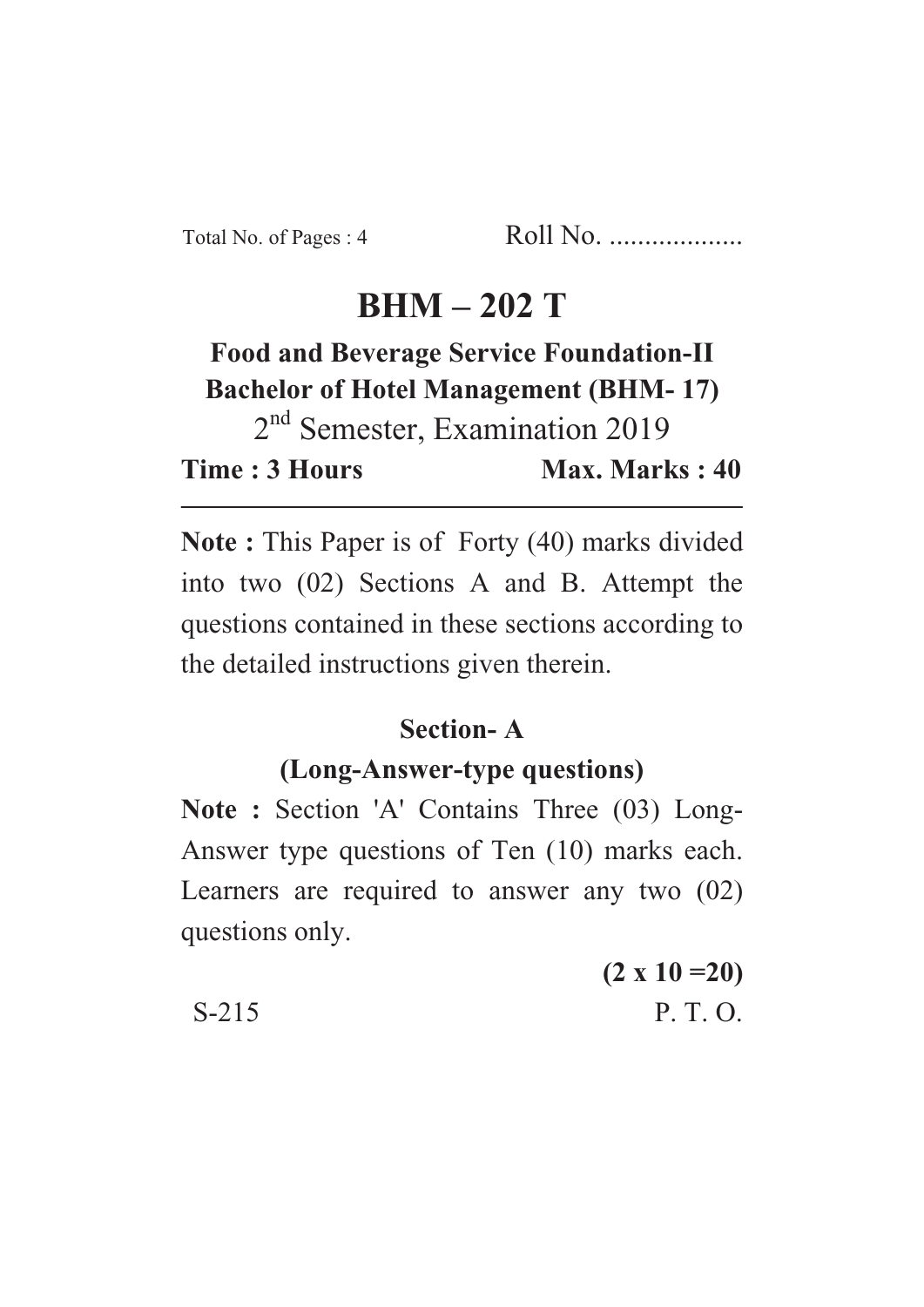1. (a) Classify Non-Alcoholic beverages in different categories giving two examples of each.

> (b) Give the correct method of serving Tea at the Restaurant (Guest table) in detail.

- 2. Explain in brief the four main type of breakfast served to the guest plan a sample menu for each type of breakfast.
- 3. Draw organization chart of the F & B dept. of a 5 star Hotel and enlist the duties and responsibilities of a Restaurant Manager.

S-215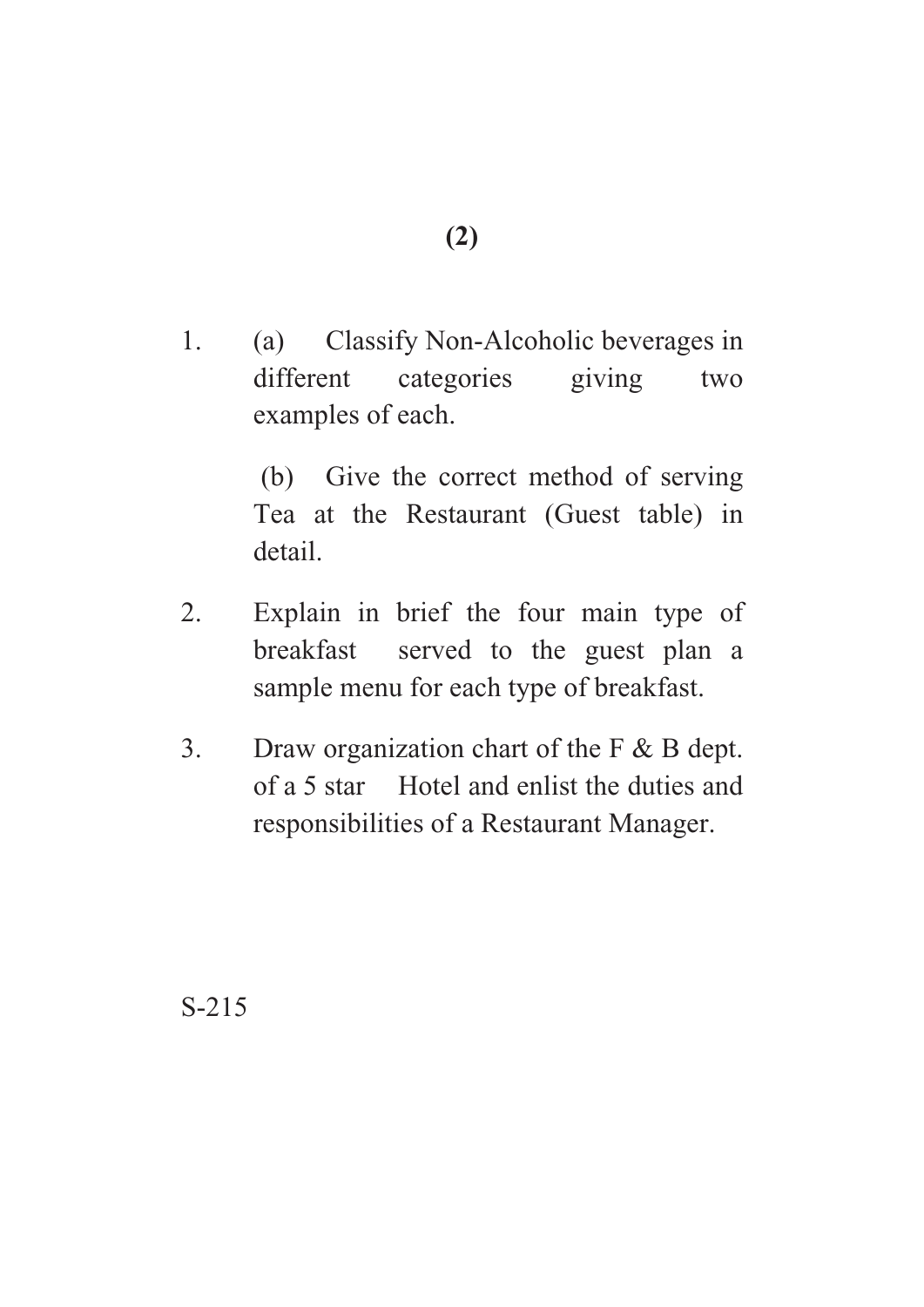## **Section - B**

#### **(Short-Answer-Type questions)**

**Note :** Section 'B' contains six (06) Short- answer type questions of Five (05) marks each. Learners are required to answer any Four (04) questions only.

**(4x5=20)**

- 1. Enlist the golden rule of making coffee.
- 2. What is the importance of Sick board in Restaurant Service?
- 3. Discuss the Salient features of Centralized Room Service System.
- 4. State the *Miss en place* done on a Room Service Tray during night time.
- 5. Differentiate between Speciality and Theme Restaurant.

 $S-215$  P. T. O.

(3)